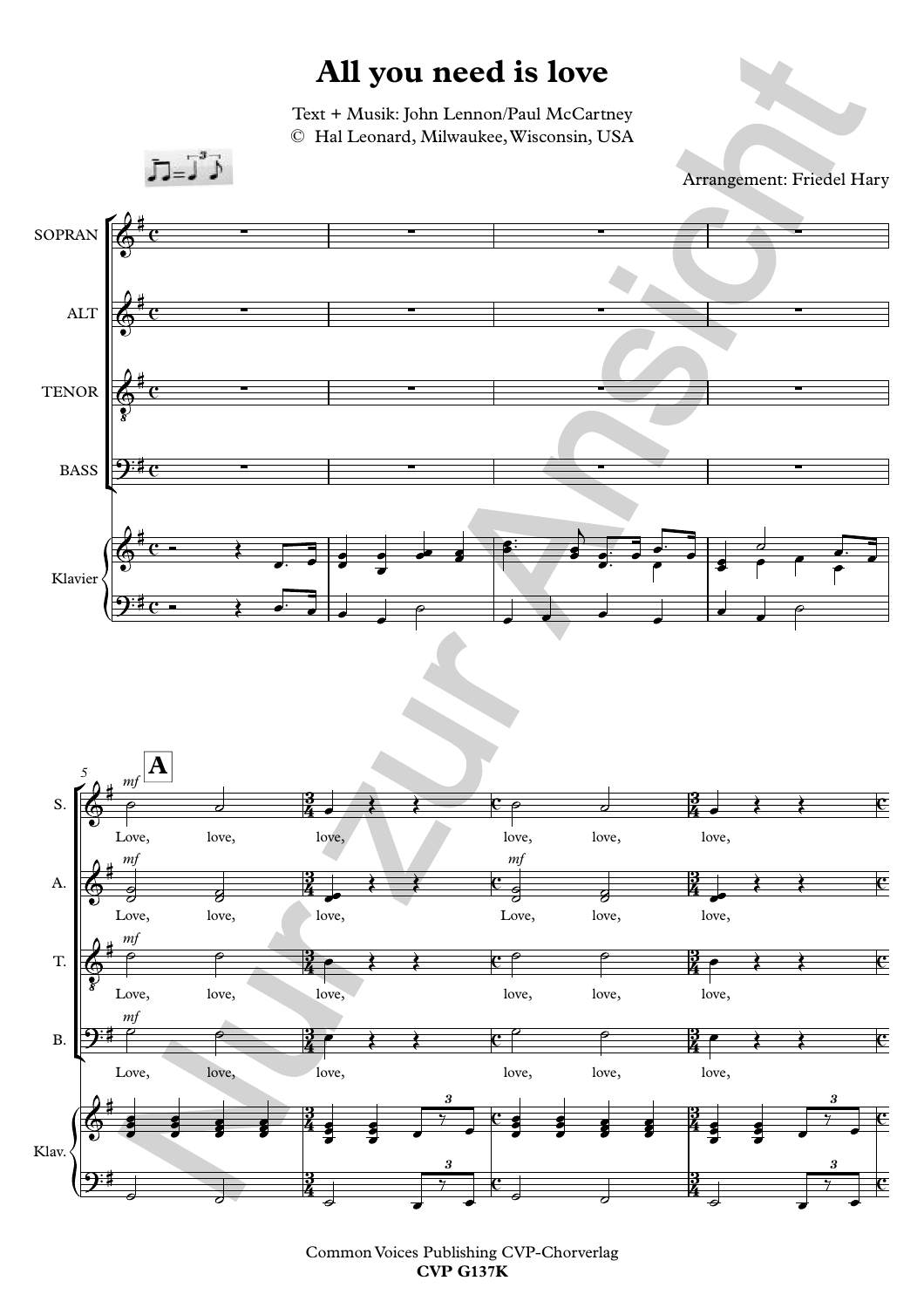

2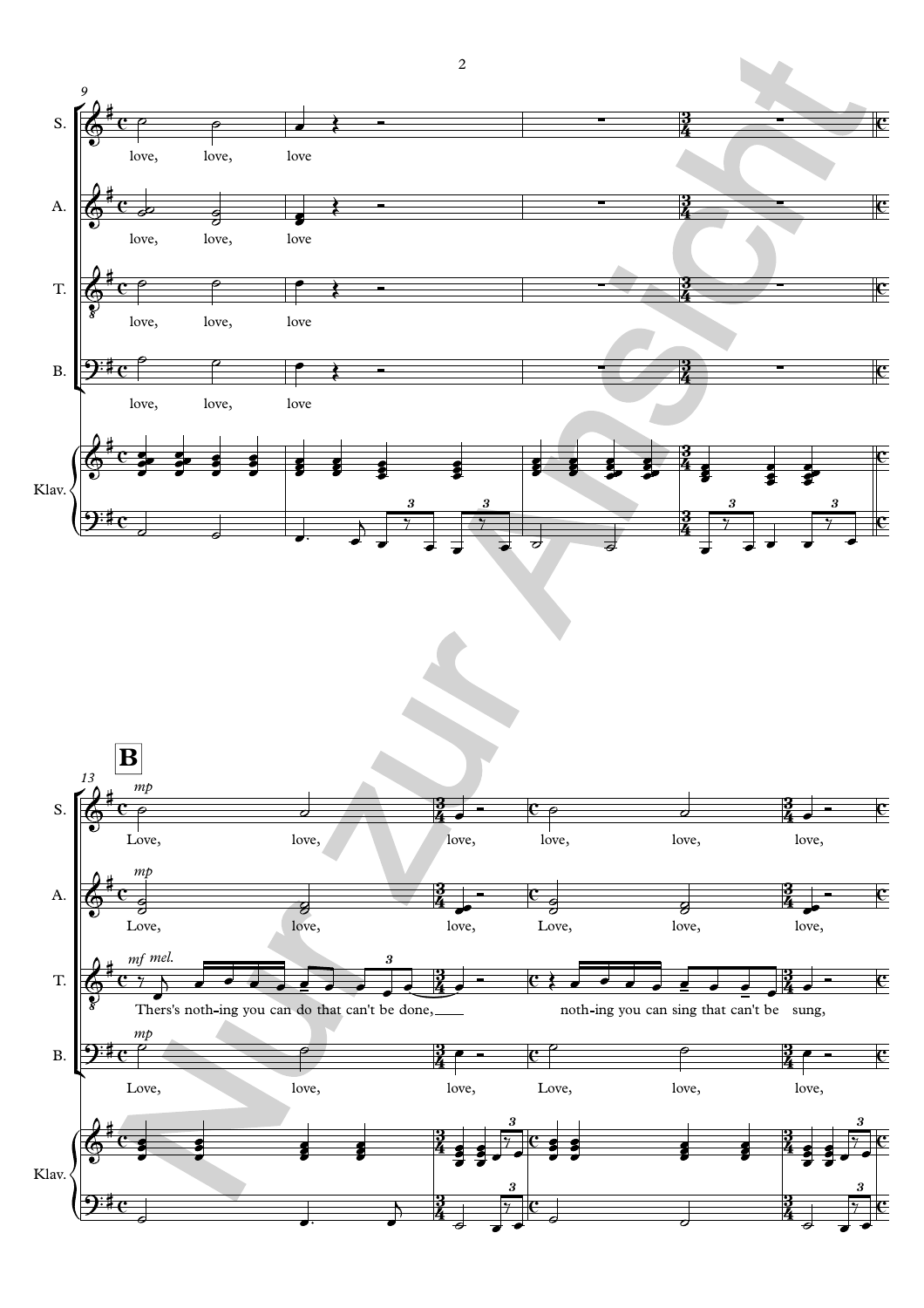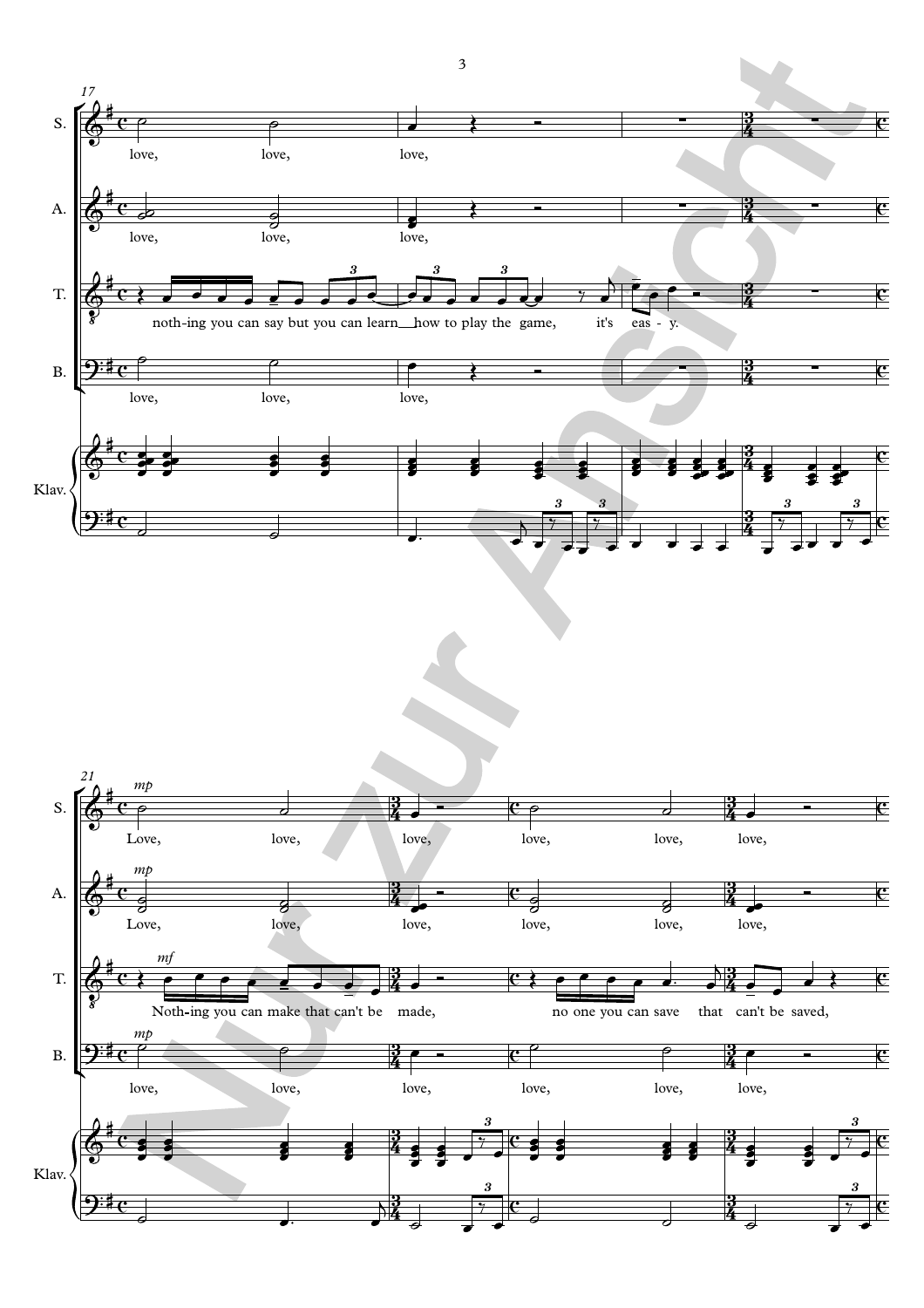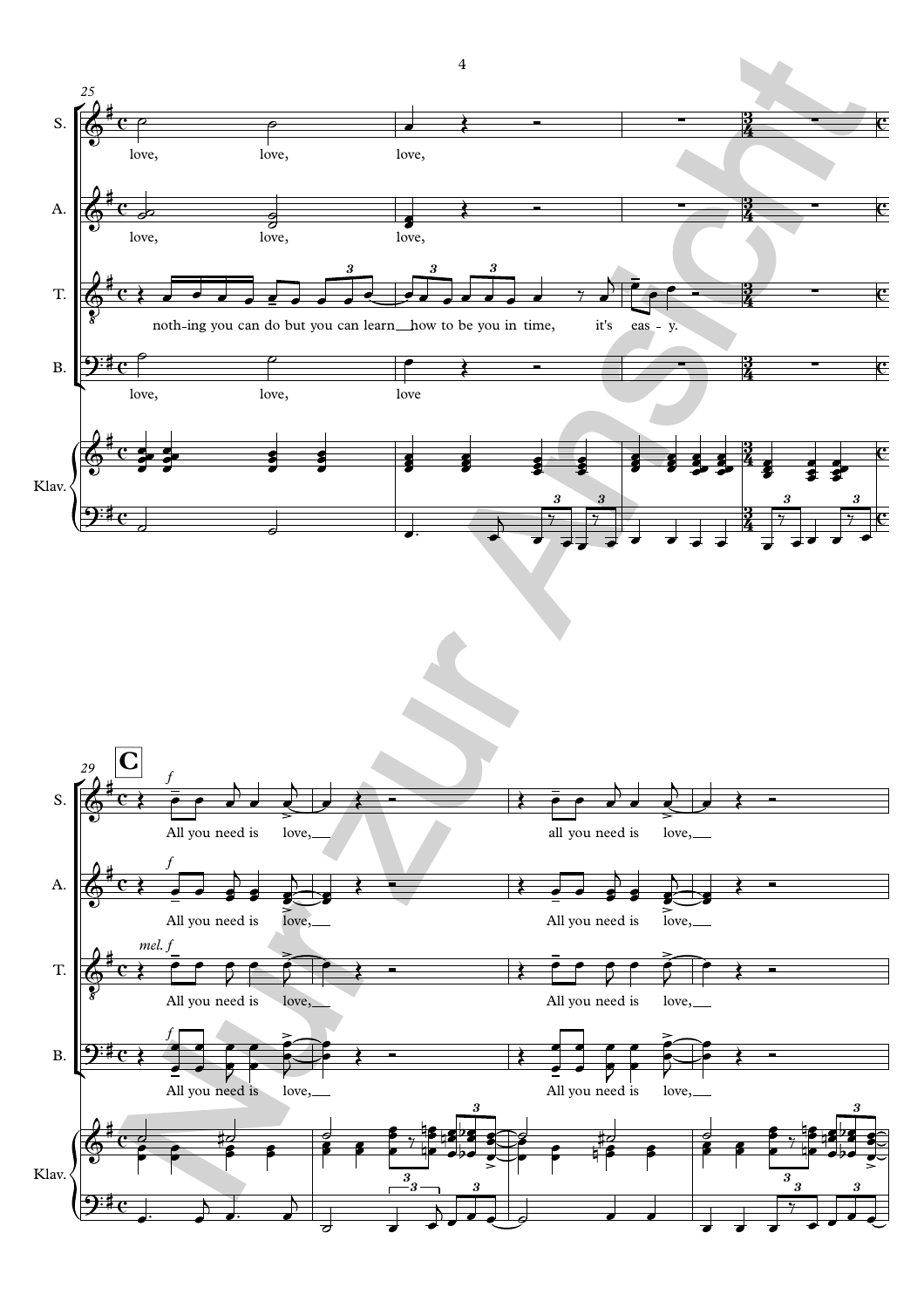

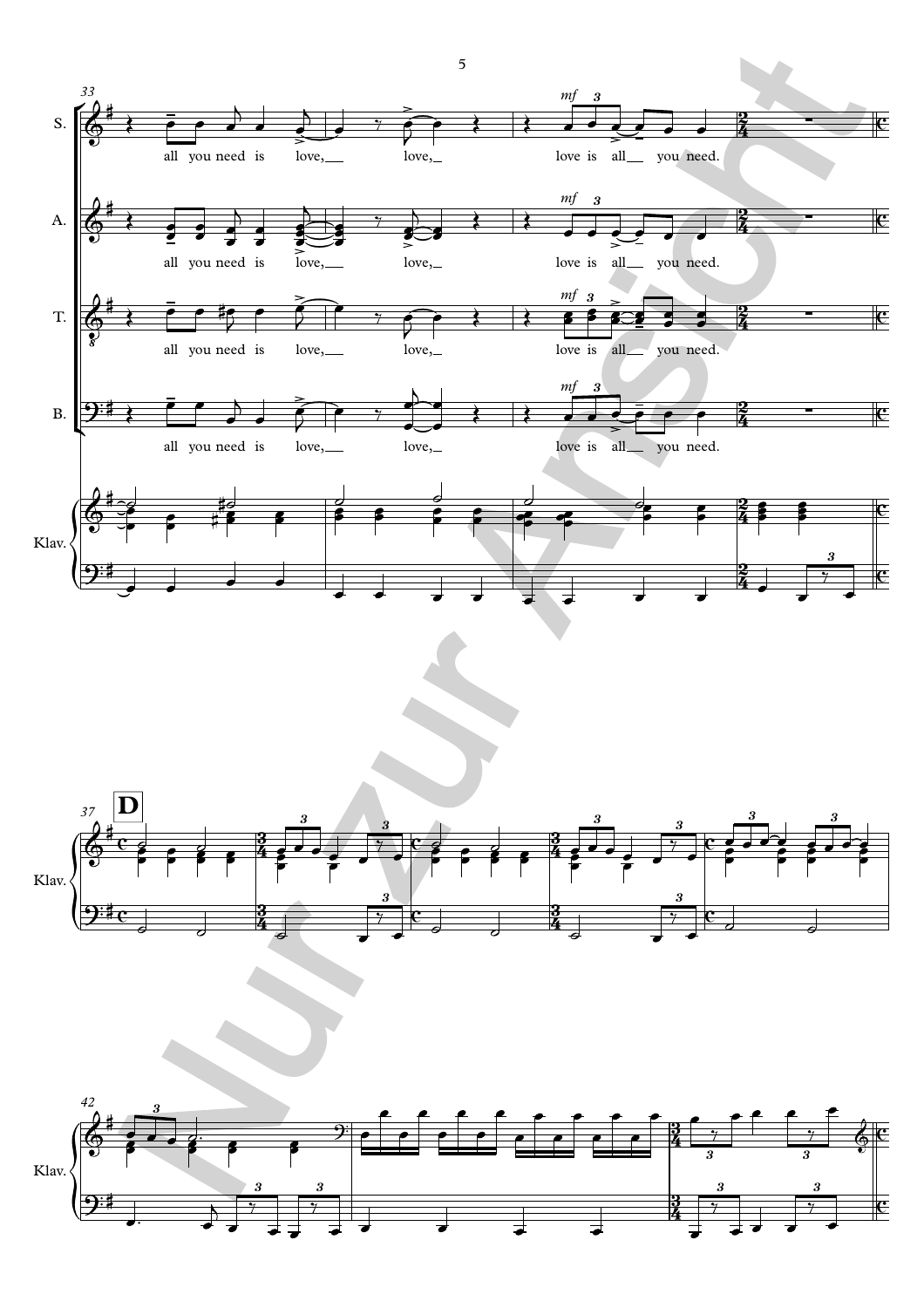



6